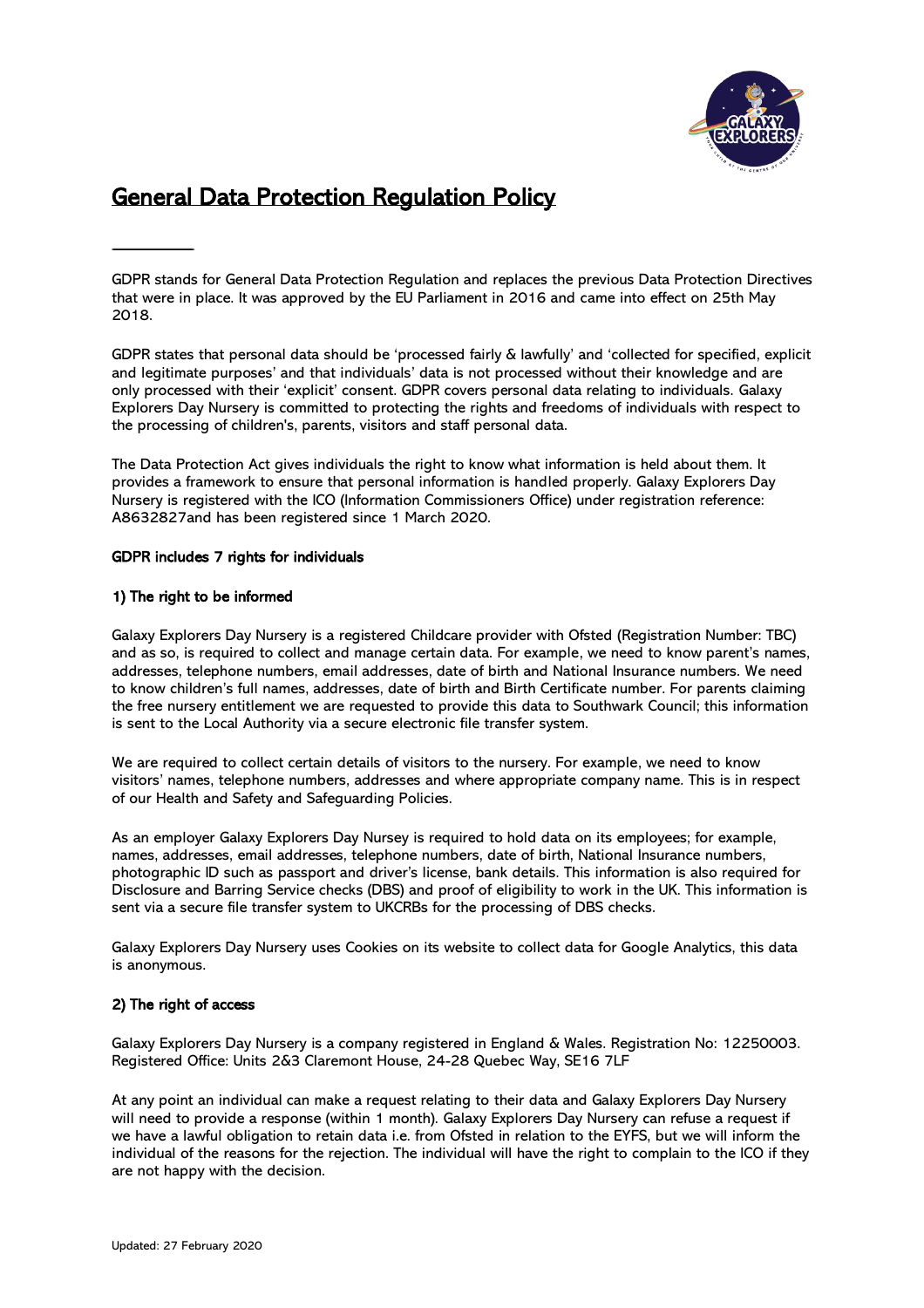

## 3) The right to erasure

You have the right to request the deletion of your data where there is no compelling reason for its continued use. However, Galaxy Explorers Day Nursery has a legal duty to keep children's and parents details for a reasonable time\*. Galaxy Explorers Day Nursery retain these records for 3 years after the child leaves the nursery, children's accident and injury records for 19 years (or until the child reaches 21 years) and 22 years (or until the child reaches 24 years) for Child Protection records. Staff records must be kept for 6 years after the cessation of employment, before they can be erased. This data is archived securely on site and shredded after the legal retention period.

# 4) The right to restrict processing

Parents, visitors and staff can object to Galaxy Explorers Day Nursery processing their data. This means that records can be stored but must not be used in any way, for example reports or for communications.

## 5) The right to data portability

Galaxy Explorers Day Nursery requires data to be transferred from one IT system to another; such as from Galaxy Explorers Day Nursery to the Local Authority and to Early Years Log and Early Years Man and where online data storage is used such as GoogleDrive and Onedrive. These recipients use secure file transfer systems and have their own policies and procedures in place to comply with GDPR.

# 6) The right to object

Parents, visitors and staff can object to their data being used for certain activities like marketing or research.

## 7) The right not to be subject to automated decision-making including profiling.

Automated decisions and profiling are used for marketing based organisations. Galaxy Explorers Day Nursery does not use personal data for such purposes.

## Storage and use of personal data

All paper copies of children's and staff records are kept in a locked office and in a locked filing cabinet. Members of staff can have access to these files, but information taken from the files about individual children is confidential and remain on site at all times. These records are shredded after the retention period.

Information about individual children is used in certain documents, such as, a daily register, medication forms, referrals to external agencies and disclosure forms. These documents include data such as children's names, date of birth and sometimes address. These records are shredded after the relevant retention period.

Galaxy Explorers Day Nursery collects a large amount of personal data every year including names and addresses of those on the waiting list. These records are shredded if the child does not attend or they are added to the child's file and stored appropriately. Information regarding families' involvement with other agencies is stored both electronically and in paper format, this information is kept in a locked office and in a locked filing cabinet at Galaxy Explorers Day Nursery. These records are shredded after the relevant retention period. Upon a child leaving Galaxy Explorers Day Nursery and moving on to school or moving settings, data held on the child may be shared with the receiving school. Such information will be sent electronically via a secure file transfer system or via a secure postal service or the parent may be given the data to deliver to the receiving school or new nursery setting.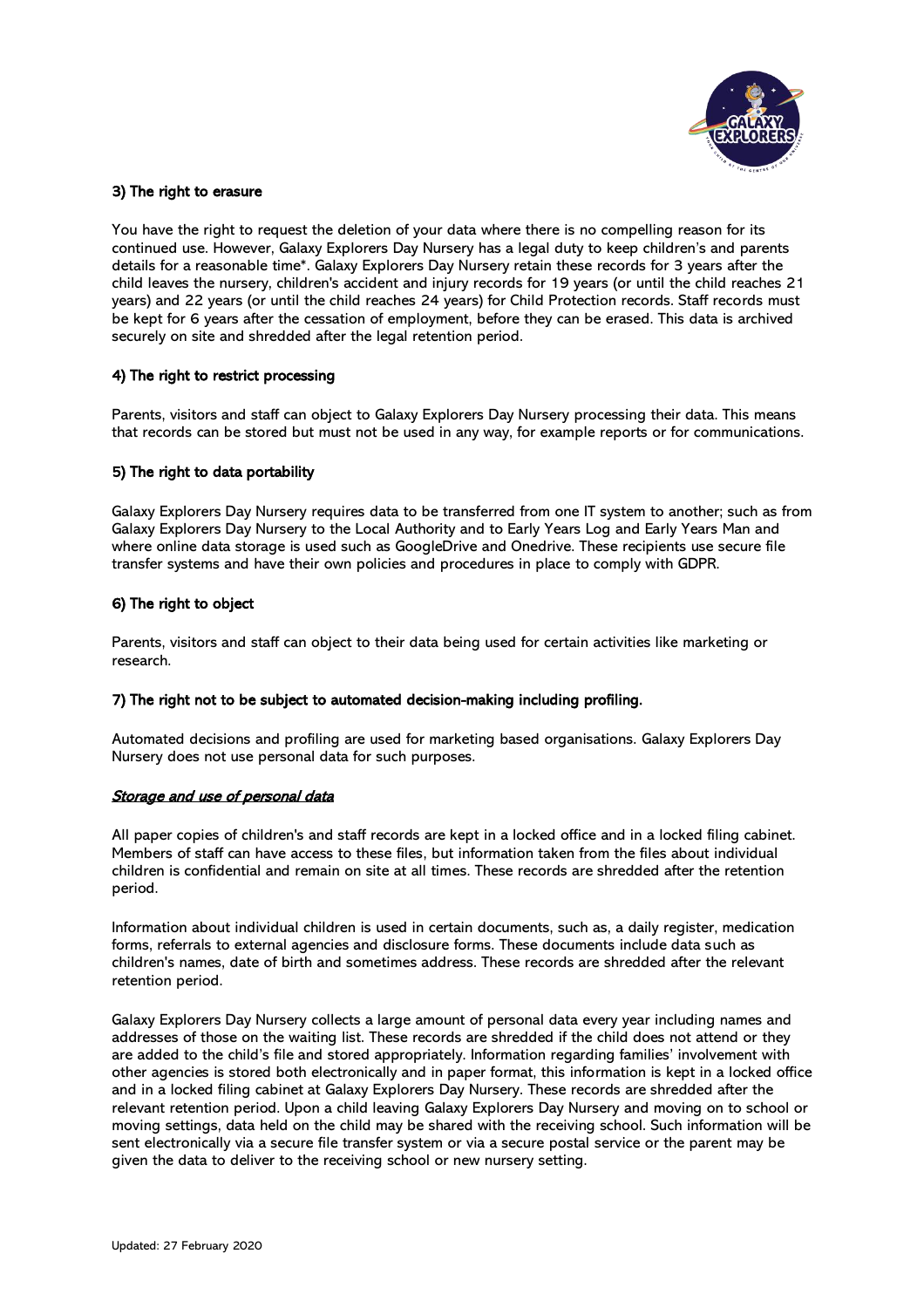

Galaxy Explorers Day Nursery stores personal data held visually in photographs or video clips or as sound recordings, unless a parent does not give written permission to do so. Full names are not stored with images in photo albums, displays, on the website or on Galaxy Explorers Day Nursery social media sites. Access to office computers and the Early Years Software, GoogleDrive and OneDrive are password protected. When a member of staff leaves the company these passwords are changed in line with this policy. Any portable data storage used to store personal data, e.g. USB memory stick, external hard drive, CCTV data will be password protected and/or stored in a locked filing cabinet.

GDPR means that Galaxy Explorers Day Nursery must;

- \* Manage and process personal data properly
- \* Protect the individual's rights to privacy

\* Provide an individual with access to all personal information held on them

# please see below for retention periods for records.

| <b>Children's Records</b>                                                                                                                | <b>Retention Period</b>                                                                                                             | <b>Status</b>  | <b>Authority</b>                                                                                                                                                                                                                                                                                                                                                  |
|------------------------------------------------------------------------------------------------------------------------------------------|-------------------------------------------------------------------------------------------------------------------------------------|----------------|-------------------------------------------------------------------------------------------------------------------------------------------------------------------------------------------------------------------------------------------------------------------------------------------------------------------------------------------------------------------|
|                                                                                                                                          | Records should be retained<br>for a reasonable period of<br>time (for example 3 years)<br>after children have left the<br>provision | Requirement    | Early Years Foundation Stage<br>Welfare Requirements (given<br>legal force by Childcare Act<br>2006)                                                                                                                                                                                                                                                              |
| Children's records -<br>including<br>registers, medication<br>record books and<br>accident record books<br>pertaining to the<br>children | Until the child reaches the<br>age of 21 or until the child<br>reaches the age of 24 for<br>child protection records                | Recommendation | Limitation Act 1980, The<br><b>Statute of Limitations</b><br>(Amendment) Act 1991<br>Normal limitation rules (which<br>mean that an individual can<br>claim for negligently caused<br>personal injury up to 3 years<br>after, or deliberately caused<br>personal injury up to 6 years<br>after the event) are postponed<br>until a child reaches 18 years<br>old. |
| Records of any<br>disease or dangerous<br>occurrence                                                                                     | reportable death, injury, 3 years after the date on<br>which it happened                                                            | Requirement    | The Reporting of Injuries,<br>Diseases and Dangerous<br>Occurrences Regulations 1995<br>(RIDDOR)                                                                                                                                                                                                                                                                  |
| <b>Personnel Records</b>                                                                                                                 | <b>Retention Period</b>                                                                                                             | <b>Status</b>  | <b>Authority</b>                                                                                                                                                                                                                                                                                                                                                  |
| Personnel files and<br>training records<br>(including disciplinary<br>records and working<br>time records)                               | 6 years after employment<br>ceases                                                                                                  | Recommendation | <b>Chartered Institute of Personnel</b><br>and Development                                                                                                                                                                                                                                                                                                        |
| Application forms and<br>interview notes (for<br>unsuccessful<br>candidates)                                                             | 1 year                                                                                                                              | Recommendation | Chartered Institute of Personnel<br>and Development                                                                                                                                                                                                                                                                                                               |
| <b>Disclosure Barring</b><br>Check<br>(This includes everyone<br>working, volunteering<br>(including management                          | 6 years after employment<br>ceases<br>(Do not keep the disclosure<br>document, make a note of<br>the 5 relevant pieces of           | Requirement    | <b>DBS Code of Practice: Retain</b><br>the following after certificate is<br>destroyed -                                                                                                                                                                                                                                                                          |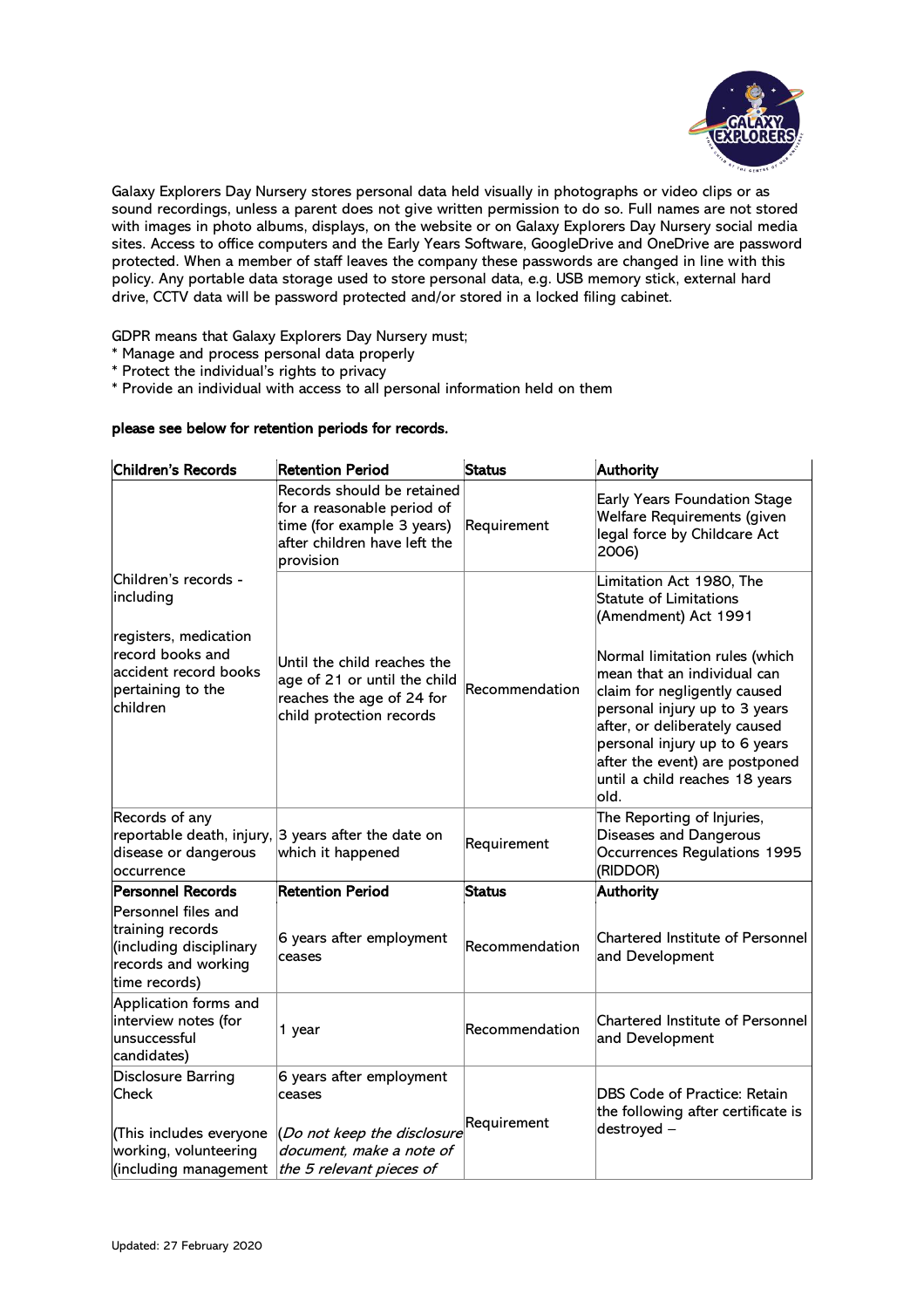

| committees), and<br>people living on the<br>premises within the<br>childcare organisation)                | information as detailed in<br>Authority column)                                                                                                                           |                | the date of issue of a Disclosure<br>the name of the subject<br>the type of Disclosure<br>requested<br>the position for which the<br>Disclosure was requested |
|-----------------------------------------------------------------------------------------------------------|---------------------------------------------------------------------------------------------------------------------------------------------------------------------------|----------------|---------------------------------------------------------------------------------------------------------------------------------------------------------------|
|                                                                                                           |                                                                                                                                                                           |                | the unique reference number of<br>the Disclosure<br>the details of the recruitment                                                                            |
| Child Protection –<br>Allegation against                                                                  |                                                                                                                                                                           |                | decision taken<br>Children Act 1989/2004<br>Guidelines set by LSCB                                                                                            |
| anyone involved within<br>the childcare<br>organisation (paid or<br>unpaid)                               | Retained on file, including<br>people who leave the<br>organisation, at least until<br>the person reaches normal<br>retirement age, or for 10<br>years if that is longer. | Requirement    | Records of the allegation must<br>be clear and comprehensive,<br>detailing:                                                                                   |
| (store in person's<br>confidential file and a<br>copy given to the<br>individual)                         |                                                                                                                                                                           |                | Any allegations made<br>Details of how allegations were<br>followed up and resolved<br>Any action taken Decisions                                             |
|                                                                                                           |                                                                                                                                                                           |                | reached                                                                                                                                                       |
| Pay                                                                                                       | <b>Retention Period</b>                                                                                                                                                   | <b>Status</b>  | Authority                                                                                                                                                     |
| Wage/salary records<br>(including overtime,<br>bonuses and expenses)                                      | 7 years                                                                                                                                                                   | Requirement    | Taxes Management Act 1970                                                                                                                                     |
| <b>Statutory Maternity Pay</b><br>(SMP) records                                                           | 3 years after the end of the<br>tax year in which the<br>maternity period ends                                                                                            | Requirement    | The Statutory Maternity Pay<br>(General) Regulations 1986                                                                                                     |
| <b>Statutory Sick Pay (SSP)</b><br>records                                                                | 3 years after the end of the<br>tax year to which they<br>relate                                                                                                          | Requirement    | The Statutory Sick Pay (General)<br>Regulations 1982                                                                                                          |
| llnsurance returns/<br>records                                                                            | Income tax and National At least 3 years after the<br>end of the tax year to<br>which they relate                                                                         | Requirement    | The Income Tax (Employments)<br>Regulations 1993                                                                                                              |
| Redundancy details,<br>calculations of<br>payments, refunds,<br>notification to the<br>Secretary of State | 6 years after the<br>employment ends                                                                                                                                      | Recommendation | Chartered Institute of Personnel<br>and Development                                                                                                           |
| <b>Health and Safety</b>                                                                                  | <b>Retention Period</b>                                                                                                                                                   | <b>Status</b>  | <b>Authority</b>                                                                                                                                              |
| Staff accident records<br>(for organisations with<br>10 or more employees)                                | 3 years after the date of<br>the last entry (there are<br>separate rules for the<br>recording of accidents<br>involving hazardous<br>substances)                          | Requirement    | Social Security (Claims and<br>Payments) Regulations 1979                                                                                                     |
| Records of any<br>reportable death, injury, which it happened                                             | 3 years after the date on                                                                                                                                                 | Requirement    | The Reporting of Injuries,<br>Diseases and Dangerous                                                                                                          |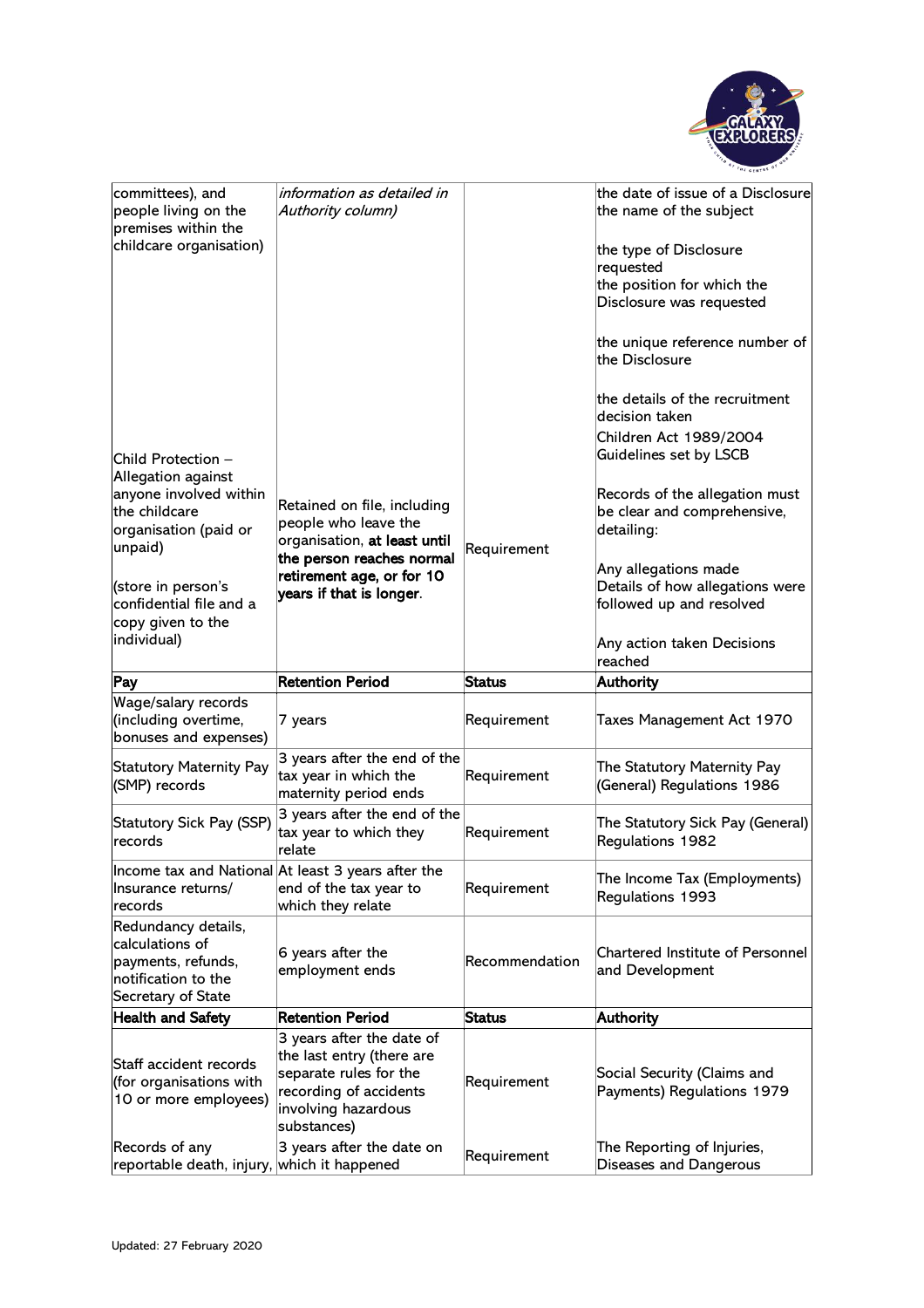

| disease or dangerous<br>occurrence                                                                                                                        |                                                                                                                                             |                | Occurrences Regulations 1995<br>(RIDDOR)                                                             |
|-----------------------------------------------------------------------------------------------------------------------------------------------------------|---------------------------------------------------------------------------------------------------------------------------------------------|----------------|------------------------------------------------------------------------------------------------------|
| Accident/medical<br>records as specified by<br>the Control of<br>Substances Hazardous<br>to Health Regulations<br>(COSHH)1999                             | 40 years from the date of<br>the last entry                                                                                                 | Requirement    | The Control of Substances<br>Hazardous to Health<br>Regulations 1999/2002<br>(COSHH)                 |
| Assessments under<br><b>Health and Safety</b><br>Regulations and records Permanently<br>of consultations with<br>safety representatives<br>and committees |                                                                                                                                             | Recommendation | <b>Chartered Institute of Personnel</b><br>and Development                                           |
| <b>Financial Records</b>                                                                                                                                  | <b>Retention Period</b>                                                                                                                     | <b>Status</b>  | Authority                                                                                            |
| <b>Accounting Records</b>                                                                                                                                 | 3 years from the end of the<br>financial year for private<br>companies.<br>6 years for public limited<br>companies<br>6 years for charities | Requirement    | Section 386 of the Companies<br>Act 2006 Charities Act<br>1993/2006                                  |
| Administration Records Retention Period                                                                                                                   |                                                                                                                                             | Status         | Authority                                                                                            |
| Complaints record book date of the last record.                                                                                                           | At least 3 years from the<br>(Until next inspection as<br>must be made available to<br>Ofsted or relevant<br>childminder agency)            | Requirement    | Early Years Foundation Stage<br>Welfare Requirements (given<br>legal force by Childcare Act<br>2006) |
| Insurance liability<br>documents                                                                                                                          | 40 years from date of issue Requirement                                                                                                     |                | Health & Safety Executive                                                                            |
| Minutes/minute books                                                                                                                                      | 10 years from the date of<br>the meeting for companies<br>6 years from the date of<br>the meeting for Charitable                            | Requirement    | Companies Act 2006                                                                                   |
|                                                                                                                                                           | Incorporated Organisations                                                                                                                  | Requirement    | The Charitable Incorporated<br>Organisations (general)<br>Regulations 2012                           |

## Note:

Child protection – All documents relating to child protection i.e. referrals, contact with social care of SSCB (including LADO) for 24 years.

Closure - If Galaxy Explorers Day Nursery has to close for any reason, we will contact our legal advice line through our insurance and seek advice from the Information Commissioning Office (www.ico.org.uk) in relation to storing records.